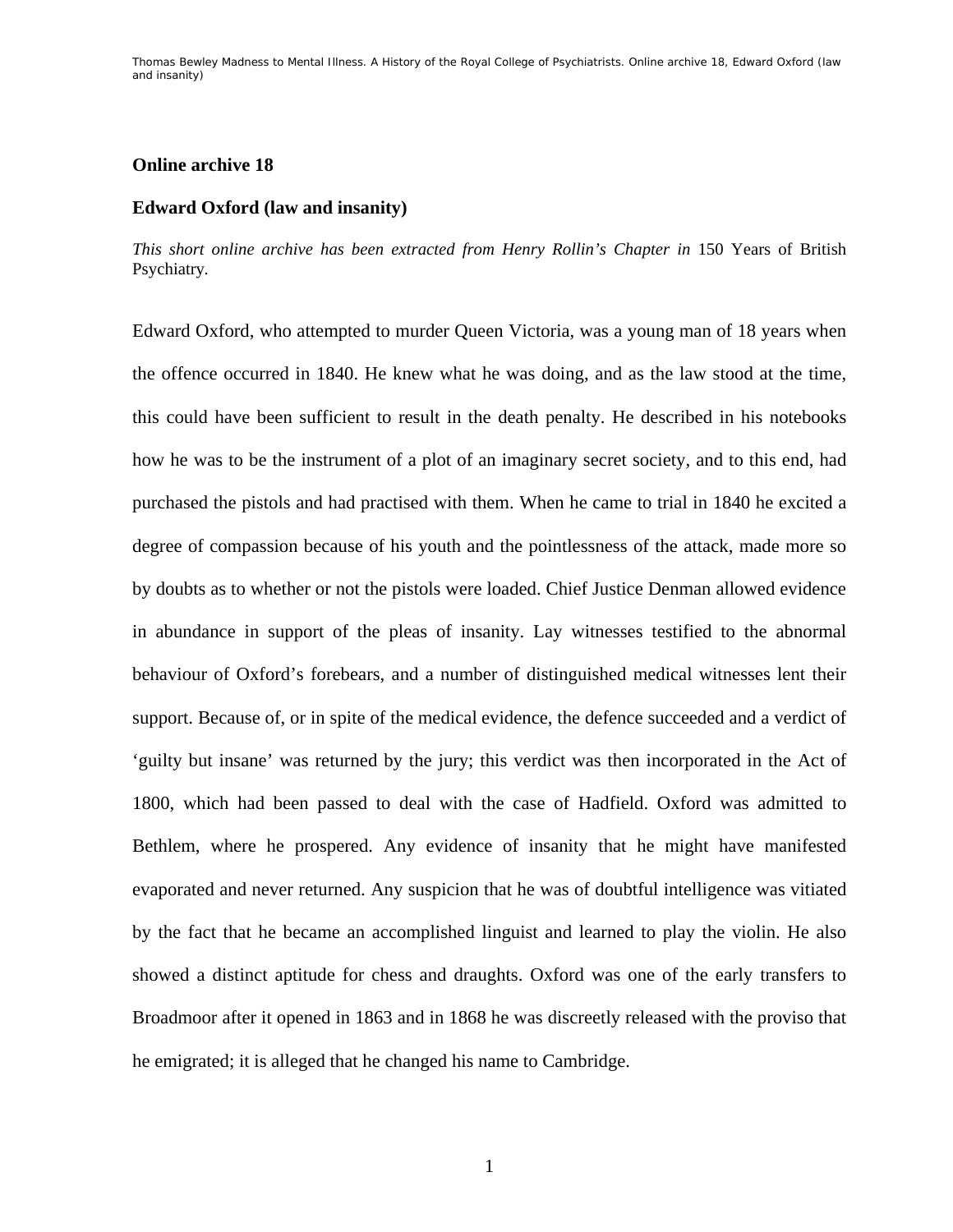## **Law and psychiatry**

During the 19th century, the interface between the law and psychiatry was an area

of considerable friction between lawyers, journalists, and the public on the one hand, and asylum doctors on the other. Medico-legal concerns which frequently surfaced in presidential addresses (MPA and RMPA.) were: issues of wrongful confinement, procedures of certification, and the lack of conformity between doctors and lawyers in the legal definition of insanity, particularly in relation to the insanity plea and the boundary between mental illness and criminal responsibility. Kirkman protested against 'hazy legislation' in the area of the lunacy laws, 'which would hazardously interfere in purely medical questions and encroach upon the full prerogative of medical men to judge of mental sanity,' Laycock expressed the general feeling of asylum doctors about their vulnerable position when he declared that:

 'Whether you restrain the personal freedom of the insane in the interests of society, or plead for a kindly and charitable consideration of them in the interests of justice and mercy, you are held to be equally in the wrong.'

Sir Charles Hastings (1859) admitted that the connection between crime and insanity was intricate to unravel, that knowledge on the subject was imperfect, and that there were sometimes ambiguities in the medical testimony in such cases, which led the public to place less reliance on medical evidence than it deserved. Sir James Coxe (1872) succinctly summed up the dilemma, as seen by most asylum doctors:

'It is a matter of extreme difficulty to determine where sanity ends and insanity begins; and it is remarkable that, although it is generally considered to be the duty of the physician to fix that point, it is,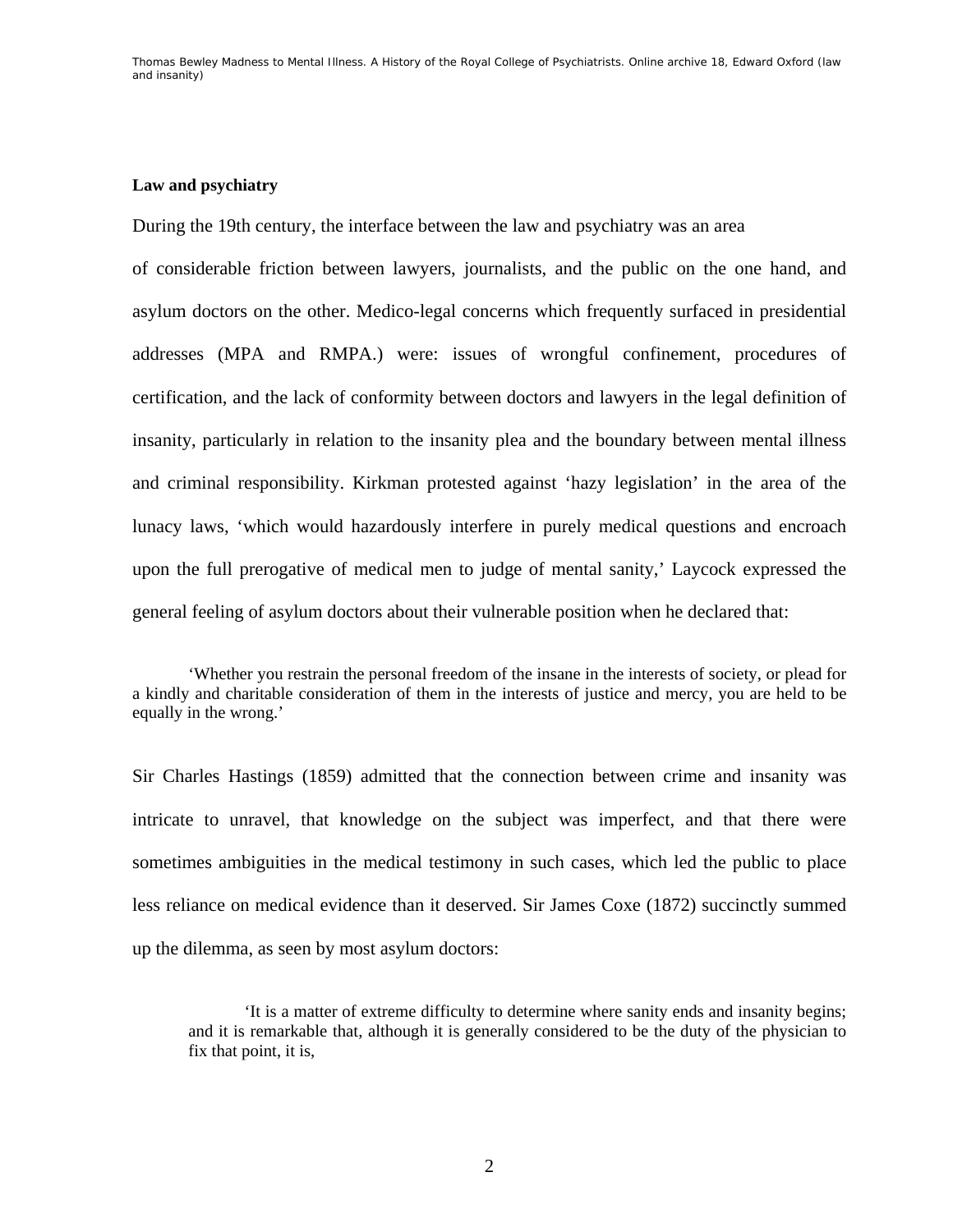nevertheless, the lawyer who decides the question whenever anything more than the mere liberty of the patient is involved. In fact, the lawyer then sits in judgement on the physician, and determines, or directs the jury to determine, whether the acts of the patient, as observed and reported by the physician, afford proof of sanity or insanity.'

Rogers (1874) concurred: 'the diagnosis and definition of insanity, instead of being treated as a purely medical question, has been a sort of battle field, or at least neutral ground, between the lawyers and doctors'. (Strictly it is the jury that decides *mens rea* in a trial.)

Skae (1863) advocated that members of the Medico-Psychological Association should use all their energies and influence to bring about a revision of the law regarding insanity, so as to get the distinctions and definitions of lawyers in conformity with theirs, that is, 'in conformity with nature and facts'. Rogers (1874) agreed: 'It is time that we made an effort to claim for the profession of medicine the right to determine what does and what does not constitute insanity, whilst we leave to the lawyers the legal questions affecting the insane.' Sankey (1868) also proposed that doctors should be exempt from cross-examination in the witness box, because 'It is well known … that the whole process of cross-examination is mere trickery, a carefully laid pitfall; it cannot elicit truth, and is as often intended to confound it.' Similar sentiments were expressed almost 20 years later by Needham (1887), who suggested that part of the explanation for the continuing low esteem of asylum doctors was that in court they were frequently 'browbeaten by opposing counsel and depreciated by the bench and juries.'

The final example of the disagreements between the Judiciary and psychiatrists comes from the *Journal of Mental Science* in 1888: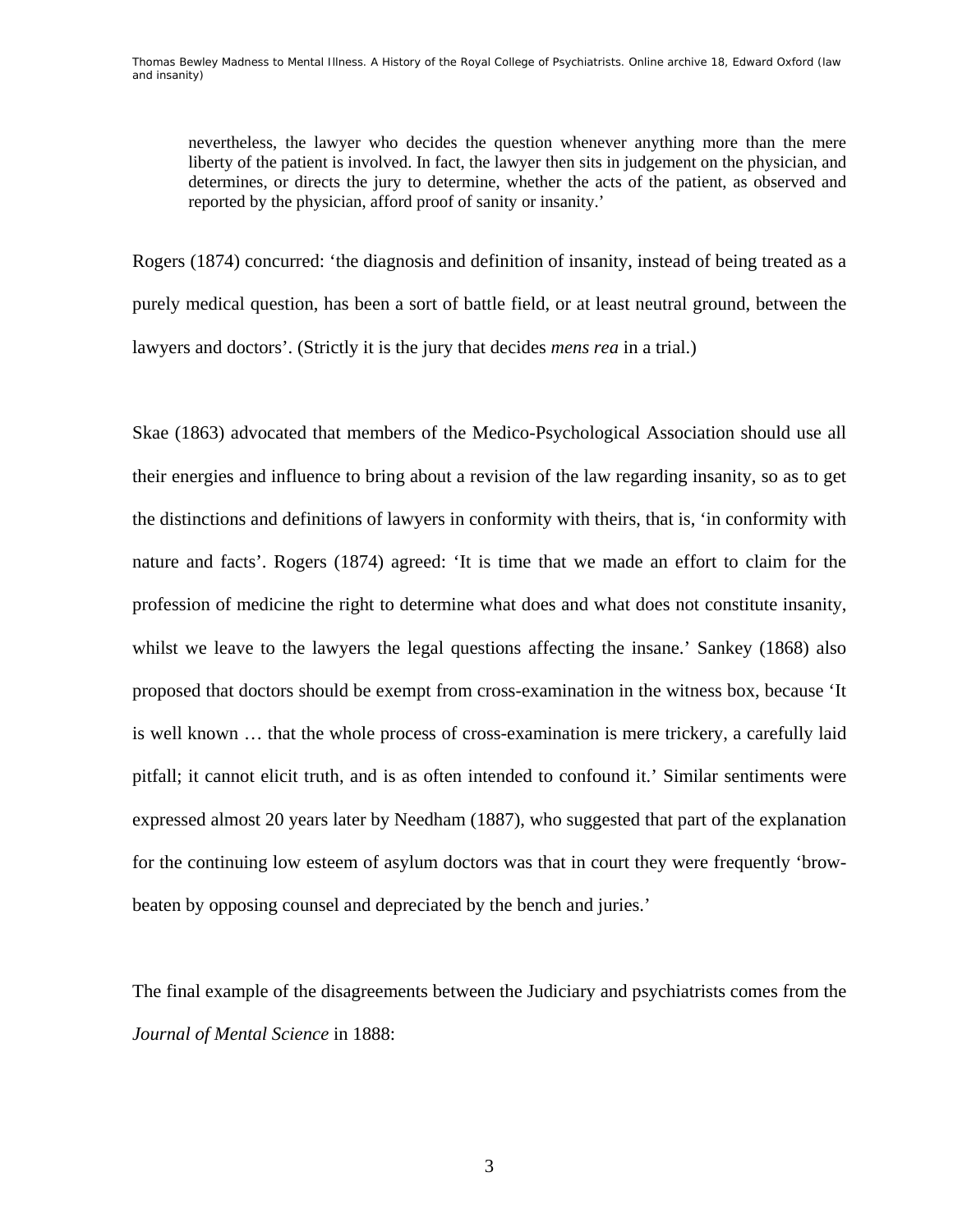'Now comes the extraordinary feature of the case from the judicial point of view. Mr. Justice Field, in addition to treating the medical witnesses with studious rudeness, refused to receive their opinion as to the sanity of the prisoner. When Dr Needham had given his evidence and expressed an opinion that he was insane, his lordship said he was determined not to allow a medical gentleman, however eminent, to be substituted for the jury. Again, when the gaol surgeon was asked whether he formed any opinion as to what the prisoner was suffering from, and he replied that when first brought in he thought he was imbecile, the Judge objected "that is answering the question that I did not wish you to answer". When counsel asked whether he might inquire whether the prisoner was suffering from disease, his lordship replied, "Bodily, Yes; mentally, No". When Mr. Bucknill suggested that the opinion of a medical man regarding the prisoner's state of mind now might assist the jury in arriving at a conclusion as to his state when the act was committed, Mr. Justice Field said, "I shall rule clearly not. The jury see what his conduct and appearance are and have been. I don't see that the opinion of a medical gentleman carries it a bit further. *He could no more dive into a man's state of mind than I can*"*.*' (*Journal of Mental Science,* **34,** 1888)

There was also frustration at the complete lack of autonomy afforded to asylum doctors as medical witnesses in the courtroom, which appeared to confirm their inferior status compared with doctors in other branches of medicine (Smith, 1981).

The threat of wrongful confinement was an abiding Victorian fear and was the subject of novels such as *Hard Cash*, written by Charles Reade, a friend and collaborator of Charles Dickens, and published in 1863. Most cases of alleged wrongful confinement involved the affluent, and critics therefore tended to concentrate their attacks on private asylums and doctors, whereas public asylums were frequently ignored (McCandless, 1981). A number of presidents (Hastings, 1859; Bucknill, 1860; Munro, 1864; Wood, 1865; Rogers, 1874; Fielding Blandford, 1877; Crichton-Browne, 1878; and Lush, 1879) attempted to allay this public fear by denying that wrongful confinement was common. Wood (1865) also complained that public suspicion about the motives of asylum doctors often resulted in their reluctance to diagnose and treat patients showing early signs of mental illness, to the detriment of the patients and also their families.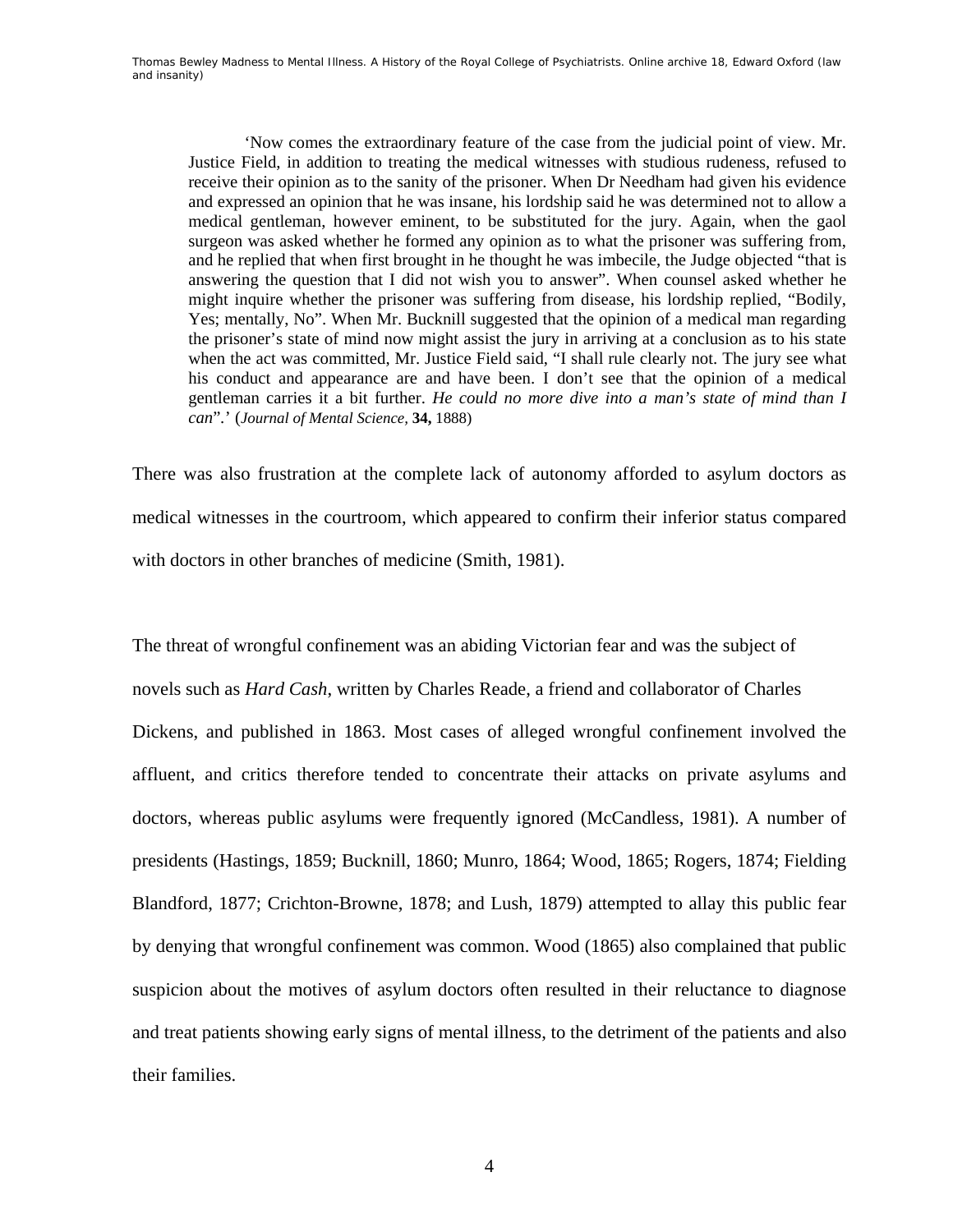Although the number of such cases was relatively small, perhaps the greatest medico-legal concern of asylum doctors in the second half of the 19th century was the question of crime in relation to insanity. As Smith (1981) has described, the newly emerging psychiatric profession was at a considerable disadvantage in a court-room, compared with lawyers, when dealing with the issue of criminal responsibility. Asylum doctors had no agreed conceptual framework for the diagnosis and classification of mental illness and were unable to demonstrate any underlying physical basis to the conditions which they described in court. They were thus open to the accusation of being biased in favour of diagnosing mental illness when it did not exist, and also of being deceived by simulation. Also, public court-room disagreements between asylum doctors on whether or not mental illness was present in the accused inevitably undermined the credibility of these 'expert' witnesses. The language and milieu of the courtroom was that of the lawyer and not the doctor, and asylum doctors consequently had considerable difficulty in communicating their ideas in this formidable setting. Finally, few doctors had sufficient training and experience to cope with counsel's incisive crossexamination of their evidence. Any rejection of individual medico-psychological evidence also had the unfortunate effect of appearing to undermine asylum doctors' professional expertise in other areas of mental illness.

Little has changed in the 21st century. A White Paper and draft reform of the Mental Health Act suggested a new legal framework for the compulsory treatment of people with mental disorder in hospitals and in the community. The White Paper had an over-riding emphasis as public safety with a suggested new category of patient 'Dangerous people with severe